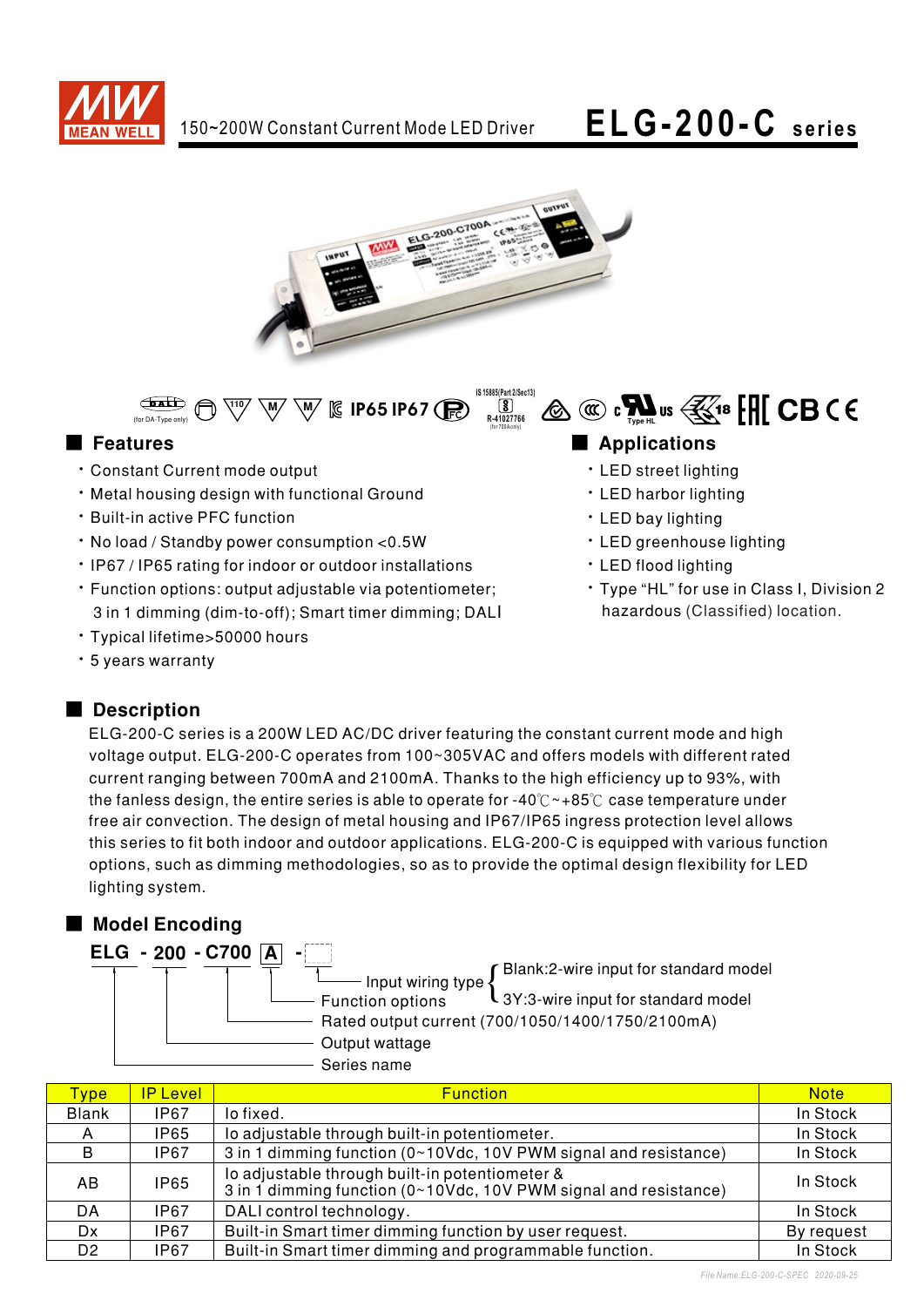

### **SPECIFICATION**

| <b>MODEL</b>         |                                                                                                                                                                                                                 | ELG-200-C700                                                                                                                                                                                                                                                                      | ELG-200-C1050                                                | ELG-200-C1400                                                           | ELG-200-C1750       | ELG-200-C2100    |  |
|----------------------|-----------------------------------------------------------------------------------------------------------------------------------------------------------------------------------------------------------------|-----------------------------------------------------------------------------------------------------------------------------------------------------------------------------------------------------------------------------------------------------------------------------------|--------------------------------------------------------------|-------------------------------------------------------------------------|---------------------|------------------|--|
| <b>RATED CURRENT</b> |                                                                                                                                                                                                                 | 700mA                                                                                                                                                                                                                                                                             | 1050 <sub>m</sub> A                                          | 1400mA                                                                  | 1750 <sub>m</sub> A | 2100mA           |  |
|                      |                                                                                                                                                                                                                 | 200VAC ~ 305VAC                                                                                                                                                                                                                                                                   |                                                              |                                                                         |                     |                  |  |
|                      | <b>RATED POWER</b>                                                                                                                                                                                              | 199.5W<br>199.5W<br>200.2W<br>198.8W<br>201.6W                                                                                                                                                                                                                                    |                                                              |                                                                         |                     |                  |  |
|                      |                                                                                                                                                                                                                 | 100VAC ~ 180VAC                                                                                                                                                                                                                                                                   |                                                              |                                                                         |                     |                  |  |
|                      |                                                                                                                                                                                                                 | 150.5W                                                                                                                                                                                                                                                                            | 150.15W                                                      | 149.8W                                                                  | 150.5W              | 151.2W           |  |
|                      | CONSTANT CURRENT REGION Note.2 142 ~ 286V                                                                                                                                                                       |                                                                                                                                                                                                                                                                                   | $95 - 190V$                                                  | $71 - 142V$                                                             | $57 - 114V$         | $48 - 96V$       |  |
|                      | <b>OPEN CIRCUIT VOLTAGE(max.)</b> 300V                                                                                                                                                                          |                                                                                                                                                                                                                                                                                   | 200V                                                         | 160V                                                                    | 120V                | 105V             |  |
| <b>OUTPUT</b>        | <b>CURRENT ADJ. RANGE</b>                                                                                                                                                                                       |                                                                                                                                                                                                                                                                                   | Adjustable for A/AB-Type only (via built-in potentiometer)   |                                                                         |                     |                  |  |
|                      |                                                                                                                                                                                                                 | $350 - 700$ mA                                                                                                                                                                                                                                                                    | $525 - 1050mA$                                               | $700 - 1400mA$                                                          | $875 - 1750$ mA     | $1050 - 2100$ mA |  |
|                      | <b>CURRENT RIPPLE</b>                                                                                                                                                                                           | 5.0% max. @rated current                                                                                                                                                                                                                                                          |                                                              |                                                                         |                     |                  |  |
|                      | <b>CURRENT TOLERANCE</b>                                                                                                                                                                                        | ±5.0%                                                                                                                                                                                                                                                                             |                                                              |                                                                         |                     |                  |  |
|                      | <b>SET UP TIME</b> Note.4                                                                                                                                                                                       | 800ms/115VAC, 500ms/230VAC                                                                                                                                                                                                                                                        |                                                              |                                                                         |                     |                  |  |
|                      |                                                                                                                                                                                                                 | $100 - 305$ VAC<br>$142 - 431VDC$                                                                                                                                                                                                                                                 |                                                              |                                                                         |                     |                  |  |
|                      | <b>VOLTAGE RANGE</b> Note.3                                                                                                                                                                                     | (Please refer to "STATIC CHARACTERISTIC" section)                                                                                                                                                                                                                                 |                                                              |                                                                         |                     |                  |  |
|                      | <b>FREQUENCY RANGE</b>                                                                                                                                                                                          | $47 \sim 63$ Hz                                                                                                                                                                                                                                                                   |                                                              |                                                                         |                     |                  |  |
|                      |                                                                                                                                                                                                                 | PF≥0.97/115VAC, PF≥0.95/230VAC, PF≥0.92/277VAC@full load                                                                                                                                                                                                                          |                                                              |                                                                         |                     |                  |  |
|                      | POWER FACTOR (Typ.)                                                                                                                                                                                             |                                                                                                                                                                                                                                                                                   | (Please refer to "POWER FACTOR (PF) CHARACTERISTIC" section) |                                                                         |                     |                  |  |
|                      |                                                                                                                                                                                                                 | THD<20%(@load≧50%/115VC,230VAC;@load≧75%/277VAC)                                                                                                                                                                                                                                  |                                                              |                                                                         |                     |                  |  |
| <b>INPUT</b>         | TOTAL HARMONIC DISTORTION                                                                                                                                                                                       |                                                                                                                                                                                                                                                                                   |                                                              | (Please refer to "TOTAL HARMONIC DISTORTION(THD)" section)              |                     |                  |  |
|                      | EFFICIENCY (Typ.)                                                                                                                                                                                               | 93%                                                                                                                                                                                                                                                                               | 93%                                                          | 92%                                                                     | 92%                 | 92%              |  |
|                      | AC CURRENT (Typ.)                                                                                                                                                                                               | 1.8A/115VAC                                                                                                                                                                                                                                                                       | 1.0A / 230VAC<br>1.0A/277VAC                                 |                                                                         |                     |                  |  |
|                      | <b>INRUSH CURRENT(Typ.)</b>                                                                                                                                                                                     |                                                                                                                                                                                                                                                                                   |                                                              | COLD START 65A(twidth=680µs measured at 50% Ipeak)/230VAC; Per NEMA 410 |                     |                  |  |
|                      | MAX. No. of PSUs on 16A                                                                                                                                                                                         |                                                                                                                                                                                                                                                                                   |                                                              |                                                                         |                     |                  |  |
|                      | <b>CIRCUIT BREAKER</b>                                                                                                                                                                                          | 2 units (circuit breaker of type B) / 4 units (circuit breaker of type C) at 230VAC                                                                                                                                                                                               |                                                              |                                                                         |                     |                  |  |
|                      | <b>LEAKAGE CURRENT</b>                                                                                                                                                                                          | <0.75mA/277VAC                                                                                                                                                                                                                                                                    |                                                              |                                                                         |                     |                  |  |
|                      | <b>NO LOAD / STANDBY</b>                                                                                                                                                                                        | No load power consumption <0.5W for Blank / A / Dx / D2-Type                                                                                                                                                                                                                      |                                                              |                                                                         |                     |                  |  |
|                      | <b>POWER CONSUMPTION</b>                                                                                                                                                                                        | Standby power consumption <0.5W for B / AB / DA-Type                                                                                                                                                                                                                              |                                                              |                                                                         |                     |                  |  |
|                      | <b>SHORT CIRCUIT</b>                                                                                                                                                                                            | Hiccup mode, recovers automatically after fault condition is removed                                                                                                                                                                                                              |                                                              |                                                                         |                     |                  |  |
|                      | <b>PROTECTION OVER VOLTAGE</b>                                                                                                                                                                                  | $315 - 370V$                                                                                                                                                                                                                                                                      | $205 - 250V$                                                 | $160 - 180V$                                                            | $125 - 150V$        | $105 - 130V$     |  |
|                      |                                                                                                                                                                                                                 |                                                                                                                                                                                                                                                                                   | Shut down o/p voltage, re-power on to recover                |                                                                         |                     |                  |  |
|                      | <b>OVER TEMPERATURE</b>                                                                                                                                                                                         | Shut down o/p voltage, re-power on to recover                                                                                                                                                                                                                                     |                                                              |                                                                         |                     |                  |  |
|                      | <b>WORKING TEMP.</b>                                                                                                                                                                                            | Tcase=-40 ~ +85°C (Please refer to "OUTPUT LOAD vs TEMPERATURE" section)                                                                                                                                                                                                          |                                                              |                                                                         |                     |                  |  |
|                      | <b>MAX. CASE TEMP.</b>                                                                                                                                                                                          | Tcase= $+85^{\circ}$ C                                                                                                                                                                                                                                                            |                                                              |                                                                         |                     |                  |  |
|                      | <b>WORKING HUMIDITY</b>                                                                                                                                                                                         | 20 ~ 95% RH non-condensing                                                                                                                                                                                                                                                        |                                                              |                                                                         |                     |                  |  |
|                      | ENVIRONMENT STORAGE TEMP., HUMIDITY                                                                                                                                                                             | $-40 \sim +80^{\circ}$ C, 10 ~ 95% RH                                                                                                                                                                                                                                             |                                                              |                                                                         |                     |                  |  |
|                      | <b>TEMP. COEFFICIENT</b>                                                                                                                                                                                        | $\pm 0.03\%$ /°C (0 ~ 60°C)                                                                                                                                                                                                                                                       |                                                              |                                                                         |                     |                  |  |
|                      | VIBRATION                                                                                                                                                                                                       | 10 ~ 500Hz, 5G 12min./1cycle, period for 72min. each along X, Y, Z axes                                                                                                                                                                                                           |                                                              |                                                                         |                     |                  |  |
|                      |                                                                                                                                                                                                                 | UL8750(type"HL"), CSA C22.2 No. 250.13-12;EN/AS/NZS 61347-1,EN/AS/NZS 61347-2-13 independent, EN62384;                                                                                                                                                                            |                                                              |                                                                         |                     |                  |  |
|                      | <b>SAFETY STANDARDS</b>                                                                                                                                                                                         | GB19510.14, GB19510.1; EAC TP TC 004; BIS IS15885(for 700A only); IP65 or IP67;                                                                                                                                                                                                   |                                                              |                                                                         |                     |                  |  |
|                      |                                                                                                                                                                                                                 | KC61347-1, KC61347-2-13 approved                                                                                                                                                                                                                                                  |                                                              |                                                                         |                     |                  |  |
| <b>SAFETY &amp;</b>  | <b>DALI STANDARDS</b>                                                                                                                                                                                           | Compliance to IEC62386-101, 102, (207 by request) for DA Type only                                                                                                                                                                                                                |                                                              |                                                                         |                     |                  |  |
| <b>EMC</b>           | <b>WITHSTAND VOLTAGE</b>                                                                                                                                                                                        | I/P-O/P:3.75KVAC I/P-FG:2.0KVAC O/P-FG:1.5KVAC                                                                                                                                                                                                                                    |                                                              |                                                                         |                     |                  |  |
|                      | <b>ISOLATION RESISTANCE</b>                                                                                                                                                                                     | I/P-O/P, I/P-FG, O/P-FG:100M Ohms / 500VDC / 25°C / 70% RH                                                                                                                                                                                                                        |                                                              |                                                                         |                     |                  |  |
|                      | <b>EMC EMISSION</b>                                                                                                                                                                                             | Compliance to EN55015,EN61000-3-2 Class C (@load ≥ 50%); EN61000-3-3; GB17625.1, GB17743;<br>EAC TP TC 020; KC KN15, KN61547                                                                                                                                                      |                                                              |                                                                         |                     |                  |  |
|                      |                                                                                                                                                                                                                 | Compliance to EN61000-4-2,3,4,5,6,8,11; EN61547, light industry level(surge immunity:Line-Earth:6KV,Line-Line:4KV);                                                                                                                                                               |                                                              |                                                                         |                     |                  |  |
|                      | <b>EMC IMMUNITY</b>                                                                                                                                                                                             | EAC TP TC 020; KC KN15, KN61547                                                                                                                                                                                                                                                   |                                                              |                                                                         |                     |                  |  |
|                      | MTBF                                                                                                                                                                                                            | 958.9K hrs min. Telcordia SR-332 (Bellcore)                                                                                                                                                                                                                                       |                                                              | 235Khrs min.                                                            | MIL-HDBK-217F (25℃) |                  |  |
| <b>OTHERS</b>        | <b>DIMENSION</b>                                                                                                                                                                                                | 244*71*37.5 mm (L*W*H)                                                                                                                                                                                                                                                            |                                                              |                                                                         |                     |                  |  |
|                      | <b>PACKING</b>                                                                                                                                                                                                  | 1.22Kg; 12pcs /15.2kg / 0.72CUFT                                                                                                                                                                                                                                                  |                                                              |                                                                         |                     |                  |  |
| <b>NOTE</b>          | 1. All parameters NOT specially mentioned are measured at 230VAC input, rated current and 25°C of ambient temperature.                                                                                          |                                                                                                                                                                                                                                                                                   |                                                              |                                                                         |                     |                  |  |
|                      |                                                                                                                                                                                                                 | 2. Please refer to "DRIVING METHODS OF LED MODULE".<br>3. De-rating may be needed under low input voltages. Please refer to "STATIC CHARACTERISTIC" sections for details.                                                                                                         |                                                              |                                                                         |                     |                  |  |
|                      |                                                                                                                                                                                                                 | 4. Length of set up time is measured at first cold start. Turning ON/OFF the power supply may lead to increase of the set up time.                                                                                                                                                |                                                              |                                                                         |                     |                  |  |
|                      |                                                                                                                                                                                                                 | 5. The driver is considered as a component that will be operated in combination with final equipment. Since EMC performance will be affected by the<br>complete installation, the final equipment manufacturers must re-qualify EMC Directive on the complete installation again. |                                                              |                                                                         |                     |                  |  |
|                      | 6. This series meets the typical life expectancy of >50,000 hours of operation when Tcase, particularly (tc) point (or TMP, per DLC), is about 85 °C or less.                                                   |                                                                                                                                                                                                                                                                                   |                                                              |                                                                         |                     |                  |  |
|                      |                                                                                                                                                                                                                 | 7. Please refer to the warranty statement on MEAN WELL's website at http://www.meanwell.com<br>8. The ambient temperature derating of 3.5°C/1000m with fanless models and of 5°C/1000m with fan models for operating altitude higher than 2000m(6500ft).                          |                                                              |                                                                         |                     |                  |  |
|                      | 9. For any application note and IP water proof function installation caution, please refer our user manual before using.                                                                                        |                                                                                                                                                                                                                                                                                   |                                                              |                                                                         |                     |                  |  |
|                      | https://www.meanwell.com/Upload/PDF/LED_EN.pdf<br>X Product Liability Disclaimer: For detailed information, please refer to https://www.meanwell.com/serviceDisclaimer.aspx File Name:ELG-200-C-SPEC 2020-09-25 |                                                                                                                                                                                                                                                                                   |                                                              |                                                                         |                     |                  |  |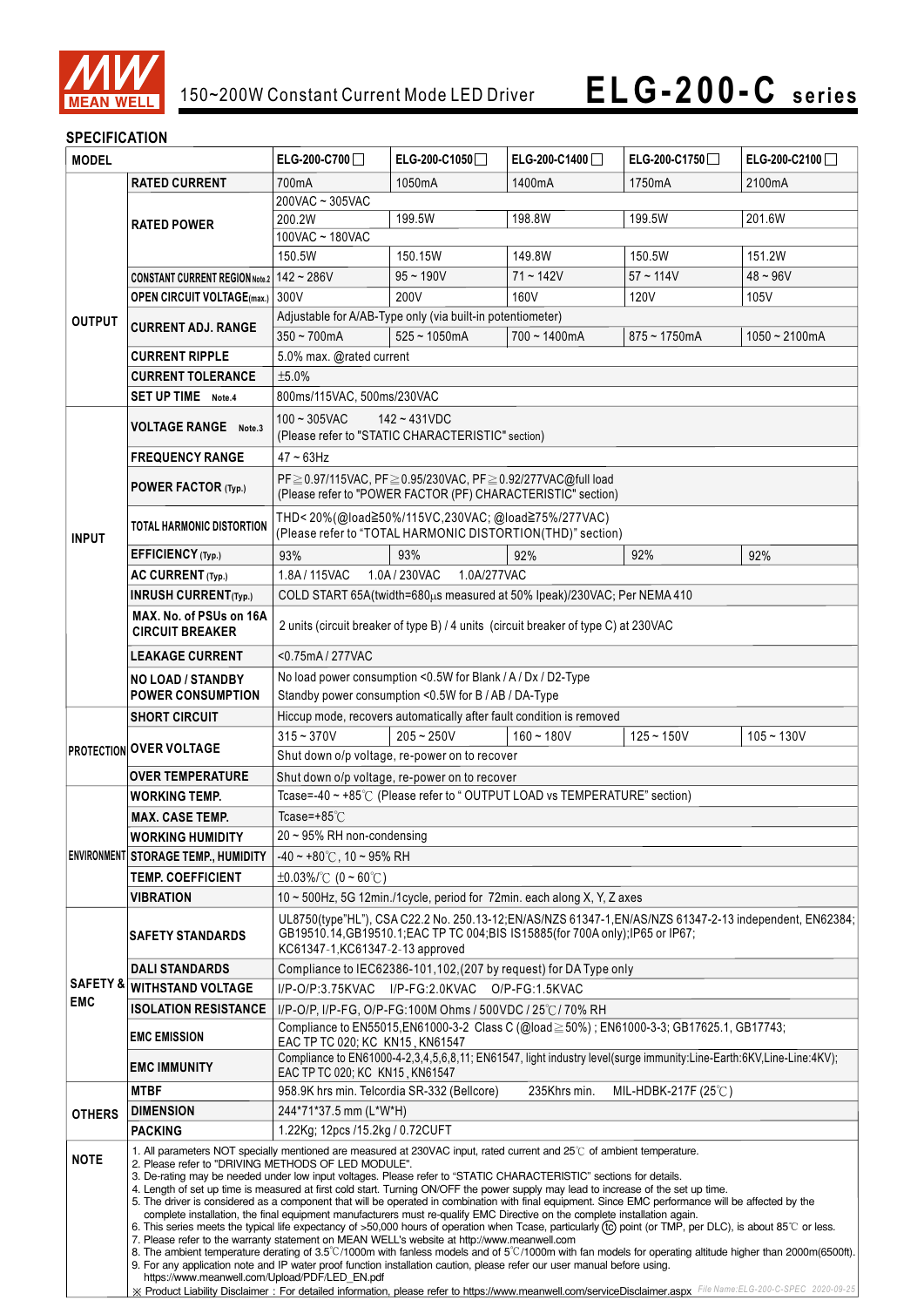



### **DRIVING METHODS OF LED MODULE**

※ This series works in constant current mode to directly drive the LEDs.



Typical output current normalized by rated current (%)

In the constant current region, the highest voltage at the output of the driver depends on the configuration of the end systems.

Should there be any compatibility issues, please contact MEAN WELL.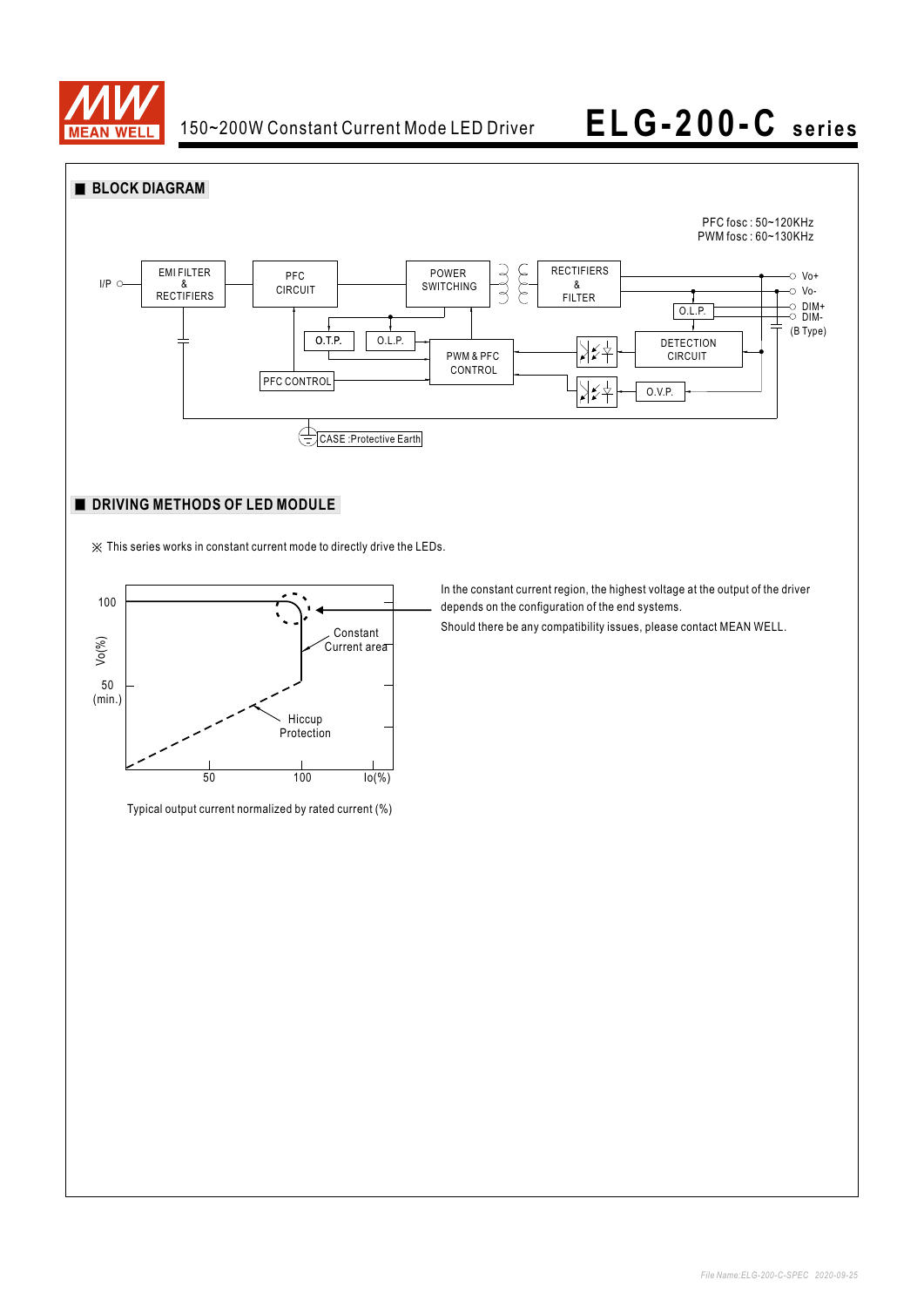

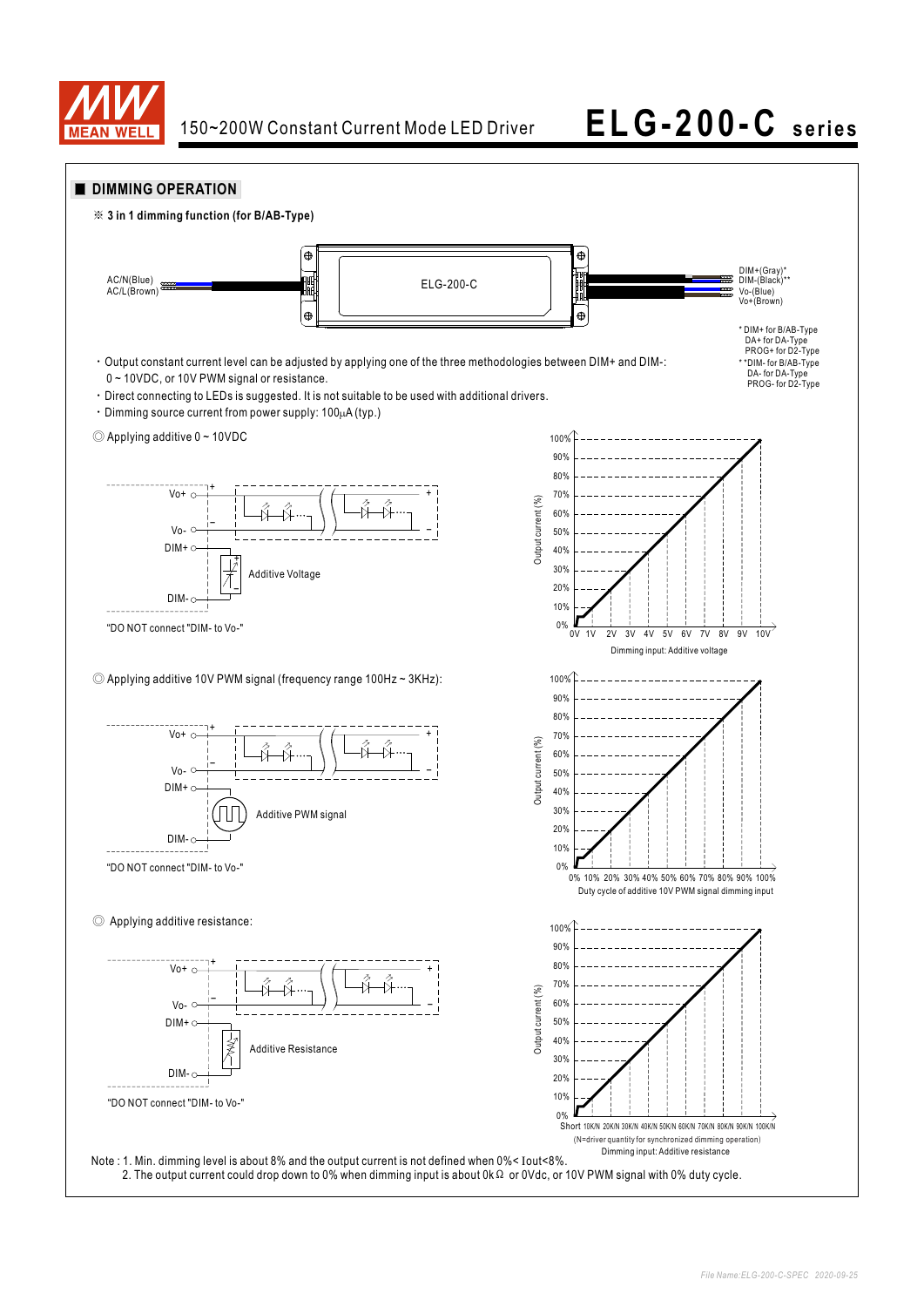

### ※ **DALI Interface (primary side; for DA-Type)**

- ‧Apply DALI signal between DA+ and DA-.
- ‧DALI protocol comprises 16 groups and 64 addresses.
- ‧First step is fixed at 8% of output.

### ※ **Smart timer dimming function (for Dxx-Type by User definition)**

 MEAN WELL Smart timer dimming primarily provides the adaptive proportion dimming profile for the output constant current level to perform up to 14 consecutive hours. 3 dimming profiles hereunder are defined accounting for the most frequently seen applications. If other options may be needed, please contact MEAN WELL for details.

Ex : ◎ D01-Type: the profile recommended for residential lighting



Set up for D01-Type in Smart timer dimming software program:

|         | Τ1    | T2    | T3    | T4  |
|---------|-------|-------|-------|-----|
| TIME**  | 06:00 | 07:00 | 11:00 | --- |
| LEVEL** | 100%  | 70%   | 50%   | 70% |

### Operating Time(HH:MM)

\*\*: TIME matches Operating Time in the diagram whereas LEVEL matches Dimming Level.

- Example: If a residential lighting application adopts D01-Type, when turning on the power supply at 6:00pm, for instance:
- [1] The power supply will switch to the constant current level at 100% starting from 6:00pm.
- [2] The power supply will switch to the constant current level at 70% in turn, starting from 0:00am, which is 06:00 after the power supply turns on.
- [3] The power supply will switch to the constant current level at 50% in turn, starting from 1:00am, which is 07:00 after the power supply turns on.
- [4] The power supply will switch to the constant current level at 70% in turn, starting from 5:00am, which is 11:00 after the power supply turns on. The constant current level remains till 8:00am, which is 14:00 after the power supply turns on.

Ex: ◎ D02-Type: the profile recommended for street lighting



Set up for D02-Type in Smart timer dimming software program:

|         | Τ1    | Т2    | T3   | T4    | T5  |
|---------|-------|-------|------|-------|-----|
| TIME**  | 01:00 | 03:00 | 8:00 | 11:00 | --- |
| LEVEL** | 50%   | 80%   | 100% | 60%   | 80% |



\*\*: TIME matches Operating Time in the diagram whereas LEVEL matches Dimming Level.

- Example: If a street lighting application adopts D02-Type, when turning on the power supply at 5:00pm, for instance:
- [1] The power supply will switch to the constant current level at 50% starting from 5:00pm.
- [2] The power supply will switch to the constant current level at 80% in turn, starting from 6:00pm, which is 01:00 after the power supply turns on.
- [3] The power supply will switch to the constant current level at 100% in turn, starting from 8:00pm, which is 03:00 after the power supply turns on.
- [4] The power supply will switch to the constant current level at 60% in turn, starting from 1:00am, which is 08:00 after the power supply turns on.
- [5] The power supply will switch to the constant current level at 80% in turn, starting from 4:00am, which is 11:00 after the power supply turns on. The constant current level remains till 6:30am, which is 14:00 after the power supply turns on.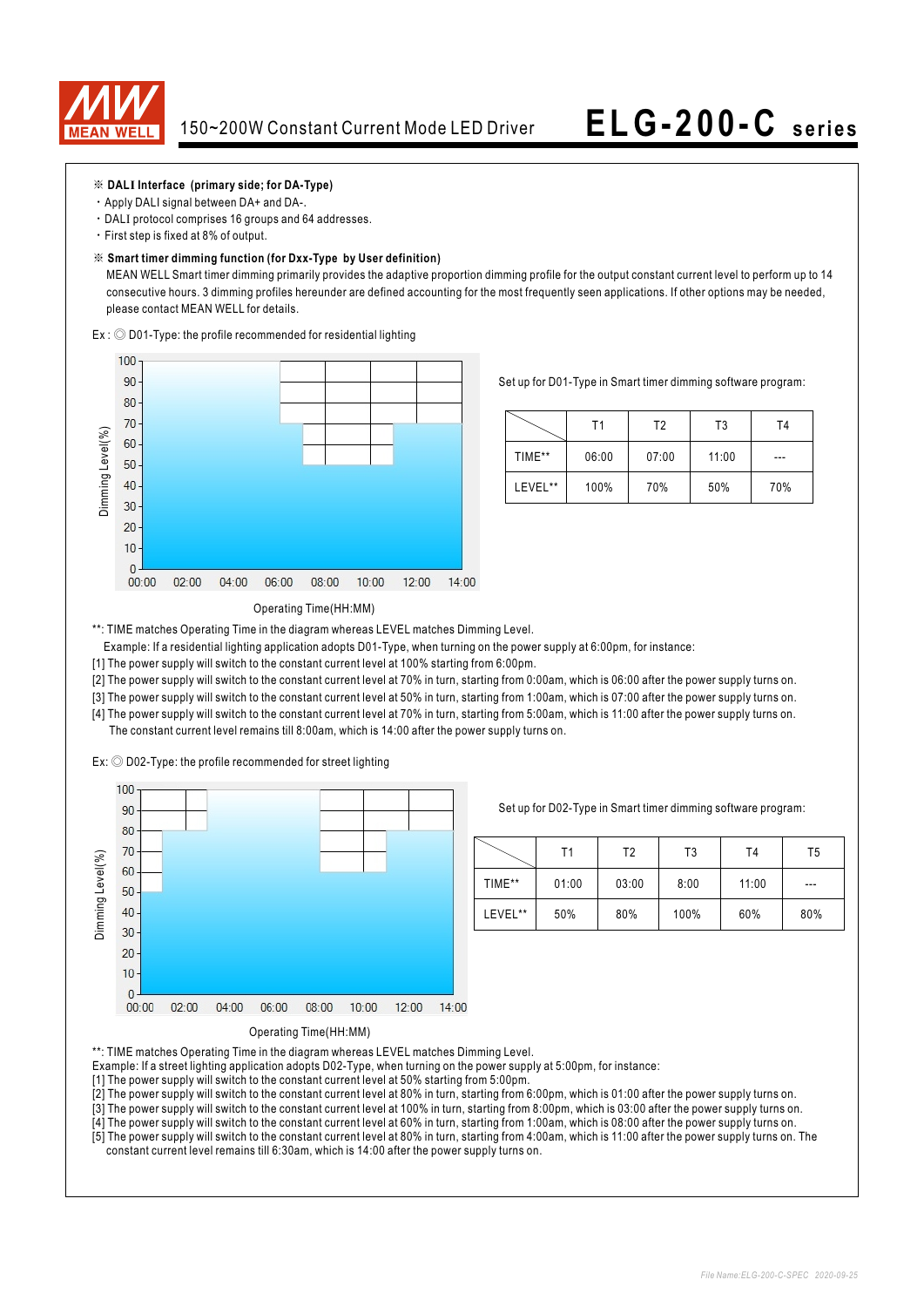



Set up for D03-Type in Smart timer dimming software program:

|         | Τ1    | T <sub>2</sub> | T <sub>3</sub> |  |
|---------|-------|----------------|----------------|--|
| TIME**  | 01:30 | 11:00          |                |  |
| LEVEL** | 70%   | 100%           | 70%            |  |

\*\*: TIME matches Operating Time in the diagram whereas LEVEL matches Dimming Level.

Example: If a tunnel lighting application adopts D03-Type, when turning on the power supply at 4:30pm, for instance:

[1] The power supply will switch to the constant current level at 70% starting from 4:30pm.

[2] The power supply will switch to the constant current level at 100% in turn, starting from 6:00pm, which is 01:30 after the power supply turns on.

[3] The power supply will switch to the constant current level at 70% in turn, starting from 5:00am, which is 11:00 after the power supply turns on. The constant current level remains till 6:30am, which is 14:00 after the power supply turns on.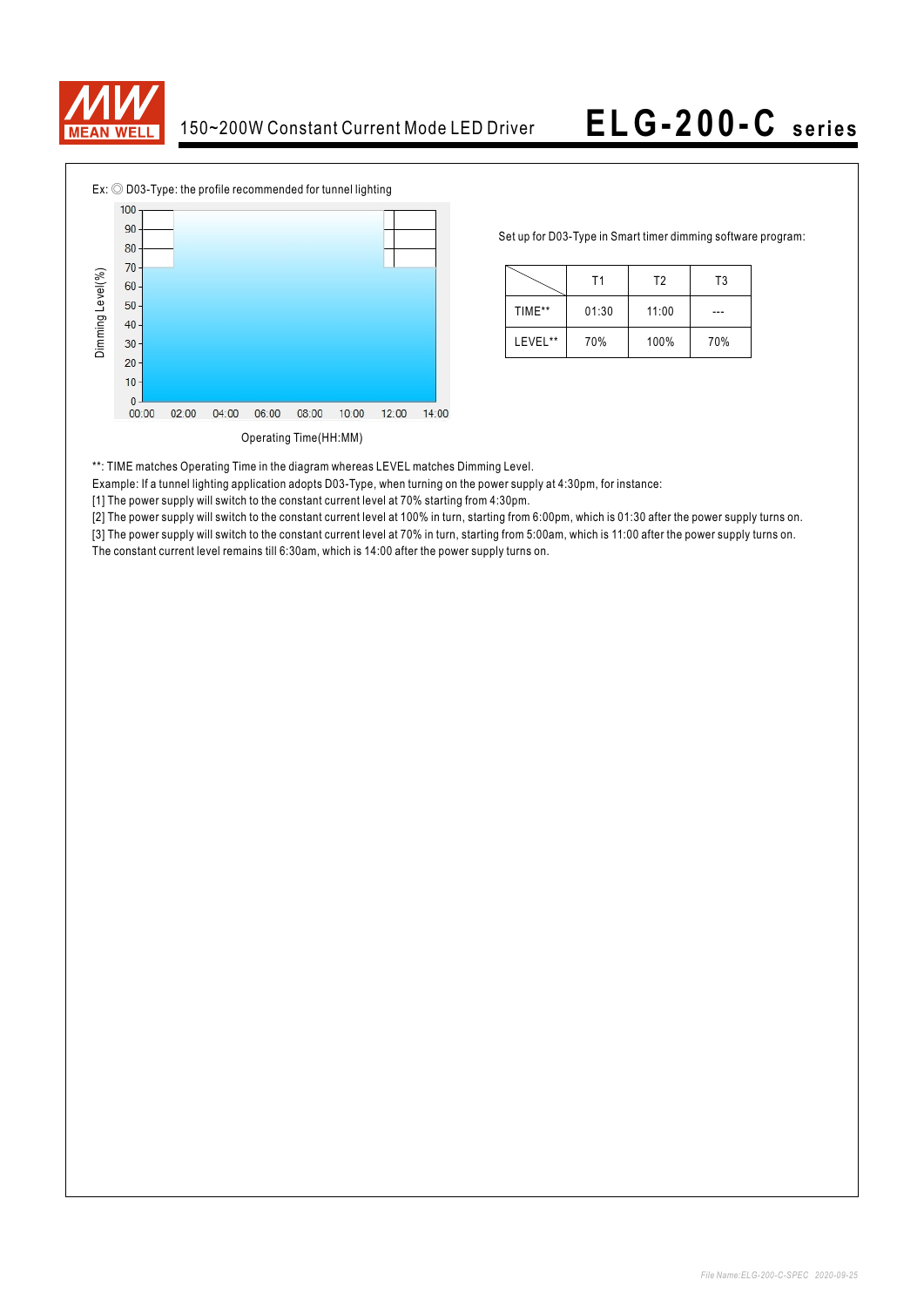

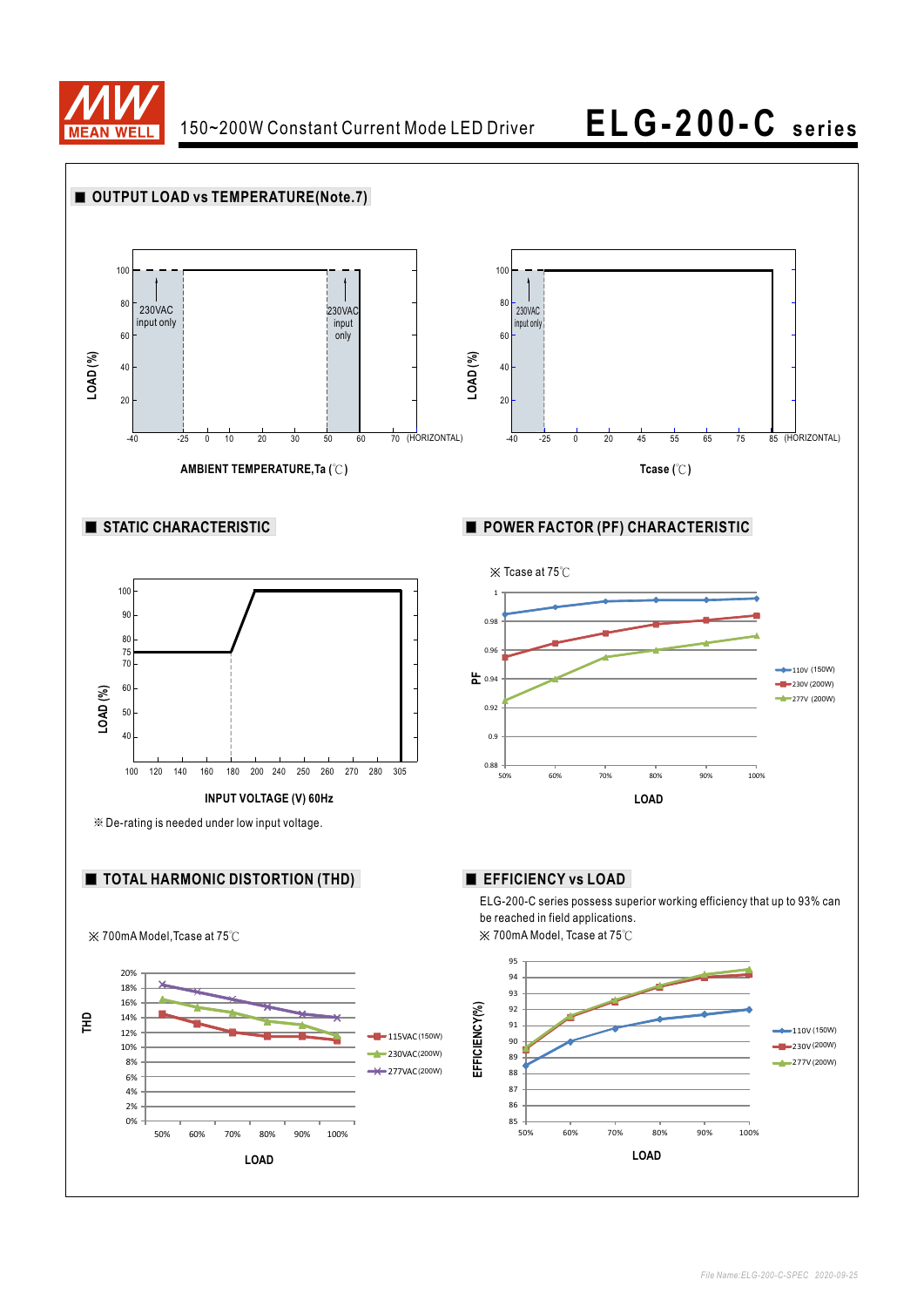



Tcase  $(°C)$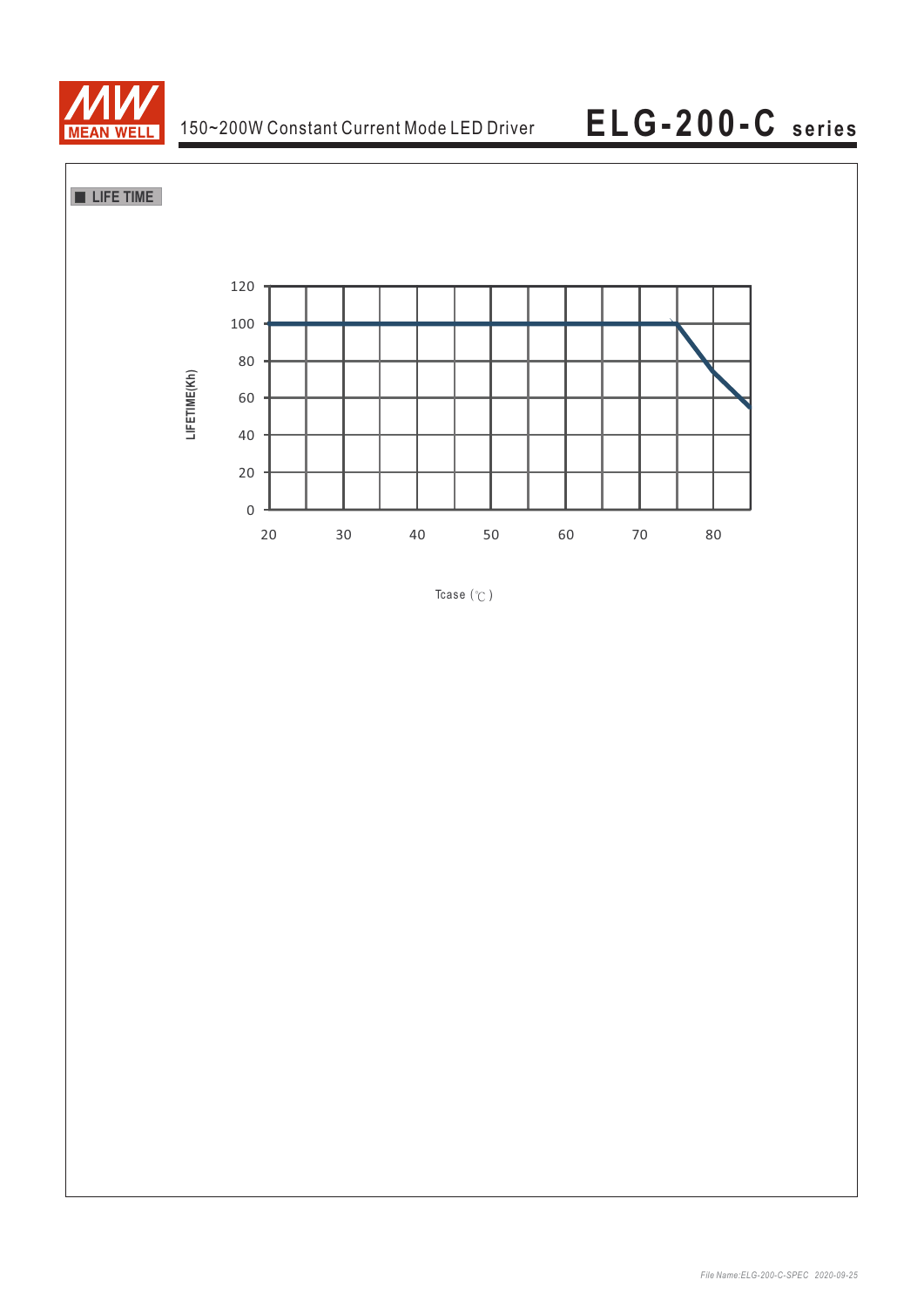

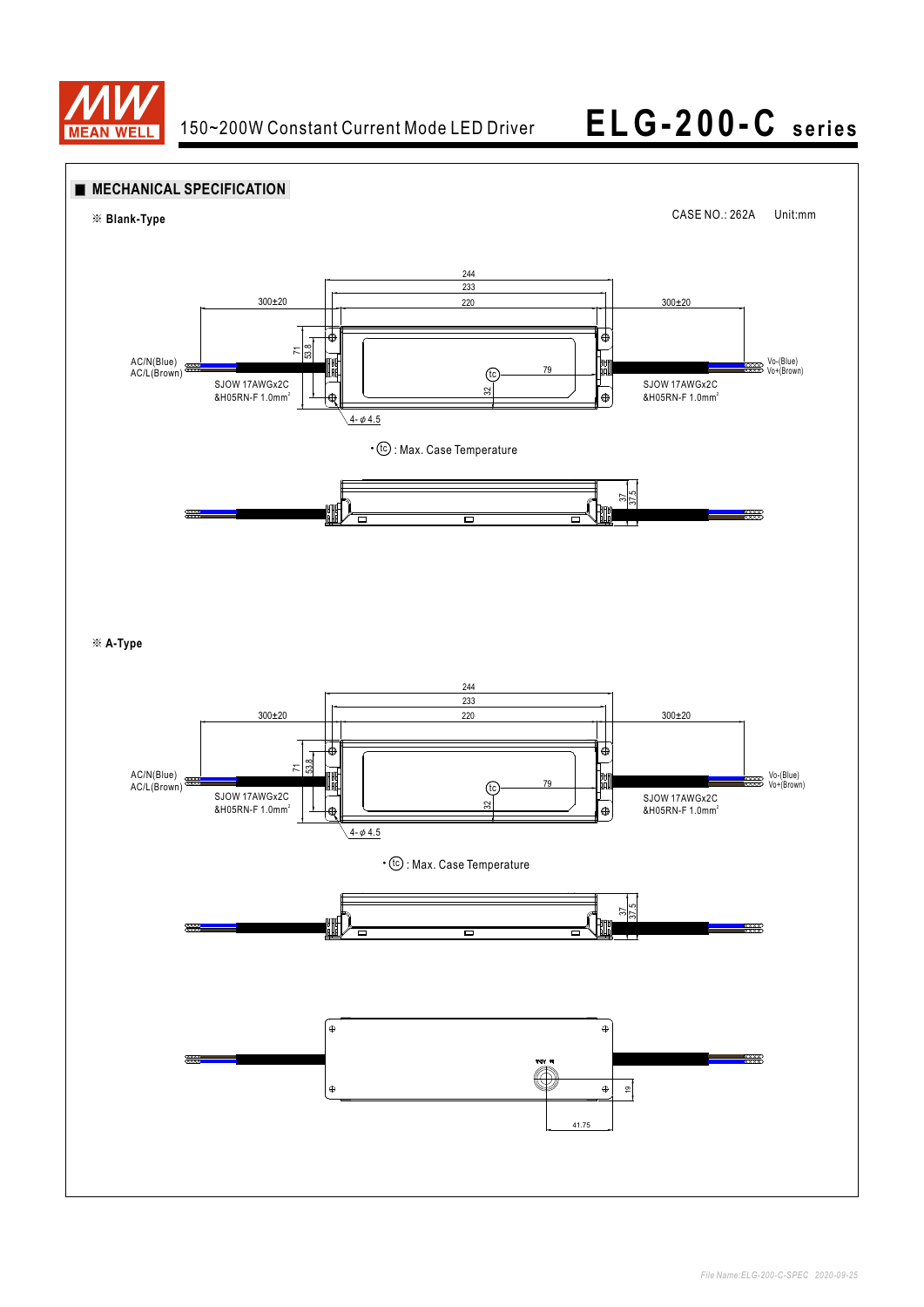